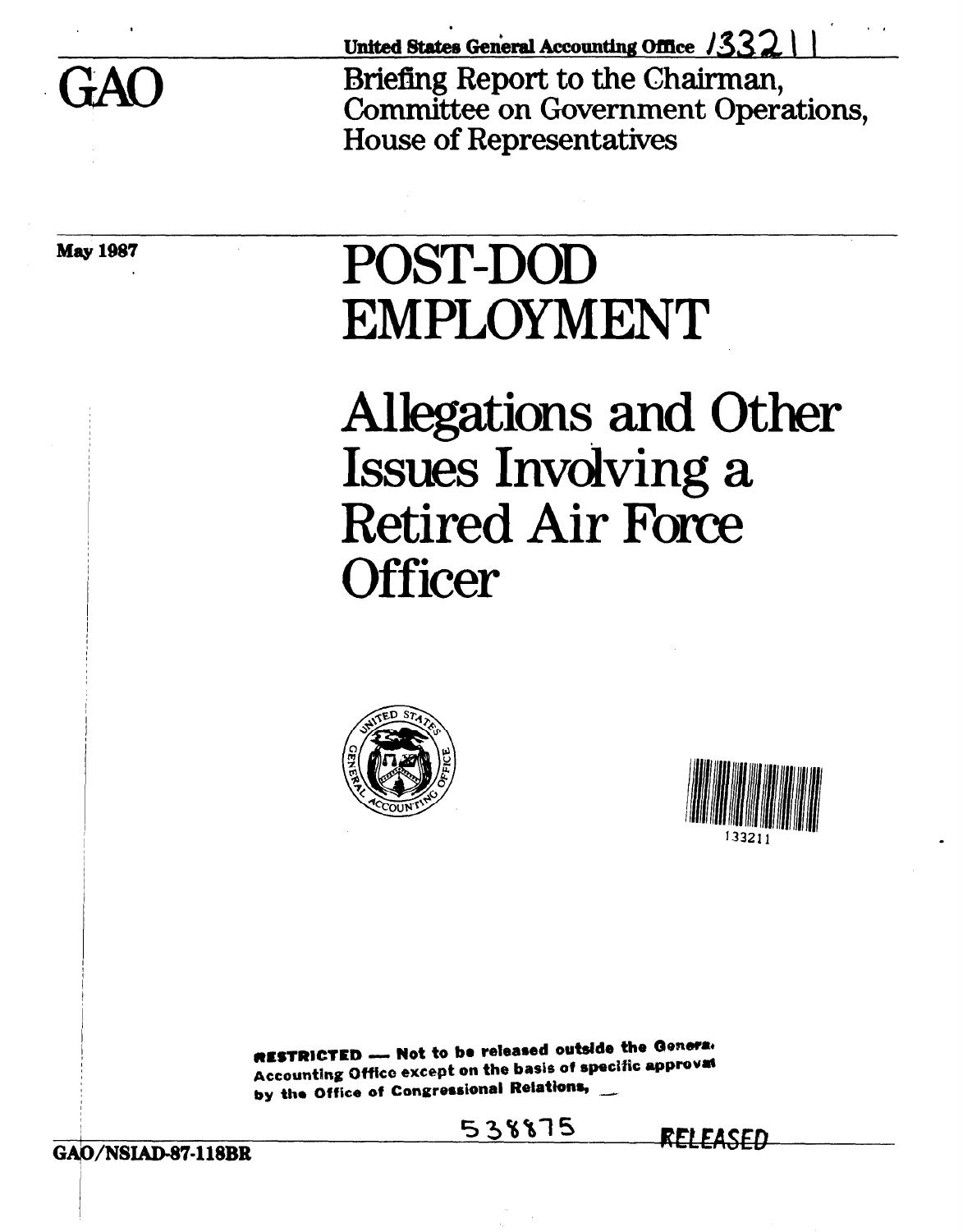|                                                                   | $\mathcal{L}(\mathbf{z})$ and $\mathcal{L}(\mathbf{z})$ and $\mathcal{L}(\mathbf{z})$                                                                                                                                                            |  | $\mathcal{L}^{\text{max}}(\mathbf{A})$ .                                                   |
|-------------------------------------------------------------------|--------------------------------------------------------------------------------------------------------------------------------------------------------------------------------------------------------------------------------------------------|--|--------------------------------------------------------------------------------------------|
|                                                                   | is the following the contribution of the contribution of the contribution of the contribution of the contribution of the contribution of the contribution of the contribution of the contribution of the contribution of the                     |  |                                                                                            |
|                                                                   |                                                                                                                                                                                                                                                  |  | $\mathcal{L}(\mathcal{L}(\mathcal{L}))$ and $\mathcal{L}(\mathcal{L}(\mathcal{L}))$ . Then |
|                                                                   |                                                                                                                                                                                                                                                  |  |                                                                                            |
|                                                                   |                                                                                                                                                                                                                                                  |  |                                                                                            |
| $\mathcal{O}(\mathcal{O}(n))$ . The $\mathcal{O}(\mathcal{O}(n))$ |                                                                                                                                                                                                                                                  |  |                                                                                            |
|                                                                   |                                                                                                                                                                                                                                                  |  |                                                                                            |
|                                                                   |                                                                                                                                                                                                                                                  |  |                                                                                            |
|                                                                   |                                                                                                                                                                                                                                                  |  |                                                                                            |
|                                                                   |                                                                                                                                                                                                                                                  |  |                                                                                            |
|                                                                   |                                                                                                                                                                                                                                                  |  |                                                                                            |
|                                                                   |                                                                                                                                                                                                                                                  |  |                                                                                            |
|                                                                   |                                                                                                                                                                                                                                                  |  |                                                                                            |
|                                                                   |                                                                                                                                                                                                                                                  |  |                                                                                            |
|                                                                   |                                                                                                                                                                                                                                                  |  |                                                                                            |
|                                                                   |                                                                                                                                                                                                                                                  |  |                                                                                            |
|                                                                   |                                                                                                                                                                                                                                                  |  |                                                                                            |
|                                                                   |                                                                                                                                                                                                                                                  |  |                                                                                            |
|                                                                   |                                                                                                                                                                                                                                                  |  |                                                                                            |
|                                                                   | $\mathcal{L}(\mathcal{L}^{\mathcal{L}})$ and $\mathcal{L}(\mathcal{L}^{\mathcal{L}})$ and $\mathcal{L}(\mathcal{L}^{\mathcal{L}})$ and $\mathcal{L}(\mathcal{L}^{\mathcal{L}})$                                                                  |  |                                                                                            |
|                                                                   |                                                                                                                                                                                                                                                  |  |                                                                                            |
|                                                                   |                                                                                                                                                                                                                                                  |  |                                                                                            |
|                                                                   | $\mathcal{L}(\mathcal{L}(\mathcal{L}))$ and the set of the set of the set of the set of the set of the set of the set of the set of the set of the set of the set of the set of the set of the set of the set of the set of the set of the set o |  |                                                                                            |
|                                                                   |                                                                                                                                                                                                                                                  |  |                                                                                            |
|                                                                   |                                                                                                                                                                                                                                                  |  |                                                                                            |

 $\hat{A}$ 

 $\hat{\bullet}$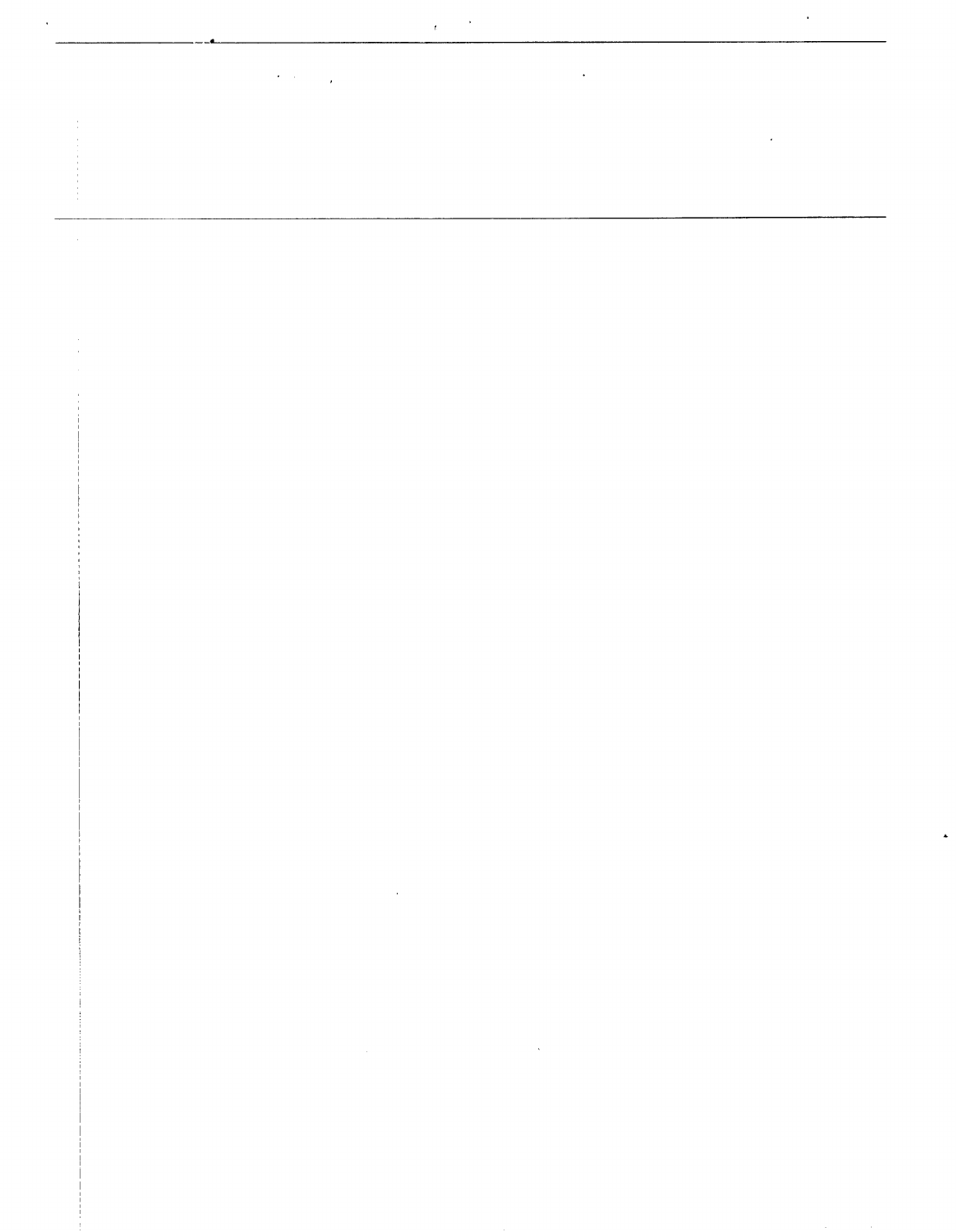# United States<br>
GAO General Accounting Office<br>
Washington, D.C. 20548 General Accounting Office Washington, D.C. 20648

#### National Security and International Affairs Division

B-226513

May 13, 1987

The Honorable Jack Brooks Chairman, Committee on Government Operations House of Representatives

Dear Mr. Chairman:

In a letter dated January 27, 1986, you requested us to investigate allegations of impropriety made by Space Qualified Systems (SQS) against Robert Chapman, a retired U.S. Air Force brigadier general. Specifically, you asked that we ascertain whether Robert Chapman had

- -- used coercion to obtain a marketing agreement from  $SOS.$
- -- threatened to use his contacts and influence within the Air Force to "crush" SQS and deny that company future Air Force contracts, and
- -- demanded to be paid by SQS from the existing contract with the Air Force despite doing no work for that company.

You also asked us to determine whether (1) the Air Force had accommodated Robert Chapman in his activities with SQS, (2) similar incidents had occurred with other companies with which Robert Chapman may be associated, and (3) there are any indications that this type of activity is occurring widely throughout the Department of Defense (DOD).

We found no documentary or other corroborative evidence to support the allegations made by SQS. We also found no evidence that Air Force personnel had improperly accommodated Robert Chapman or Chapman Associates in their activities or that similar incidents had occurred with other companies Robert Chapman was associated with. Nothing emerged during our investigation to indicate that the specific matters discussed in this report are widespread throughout DOD. We have, however, issued several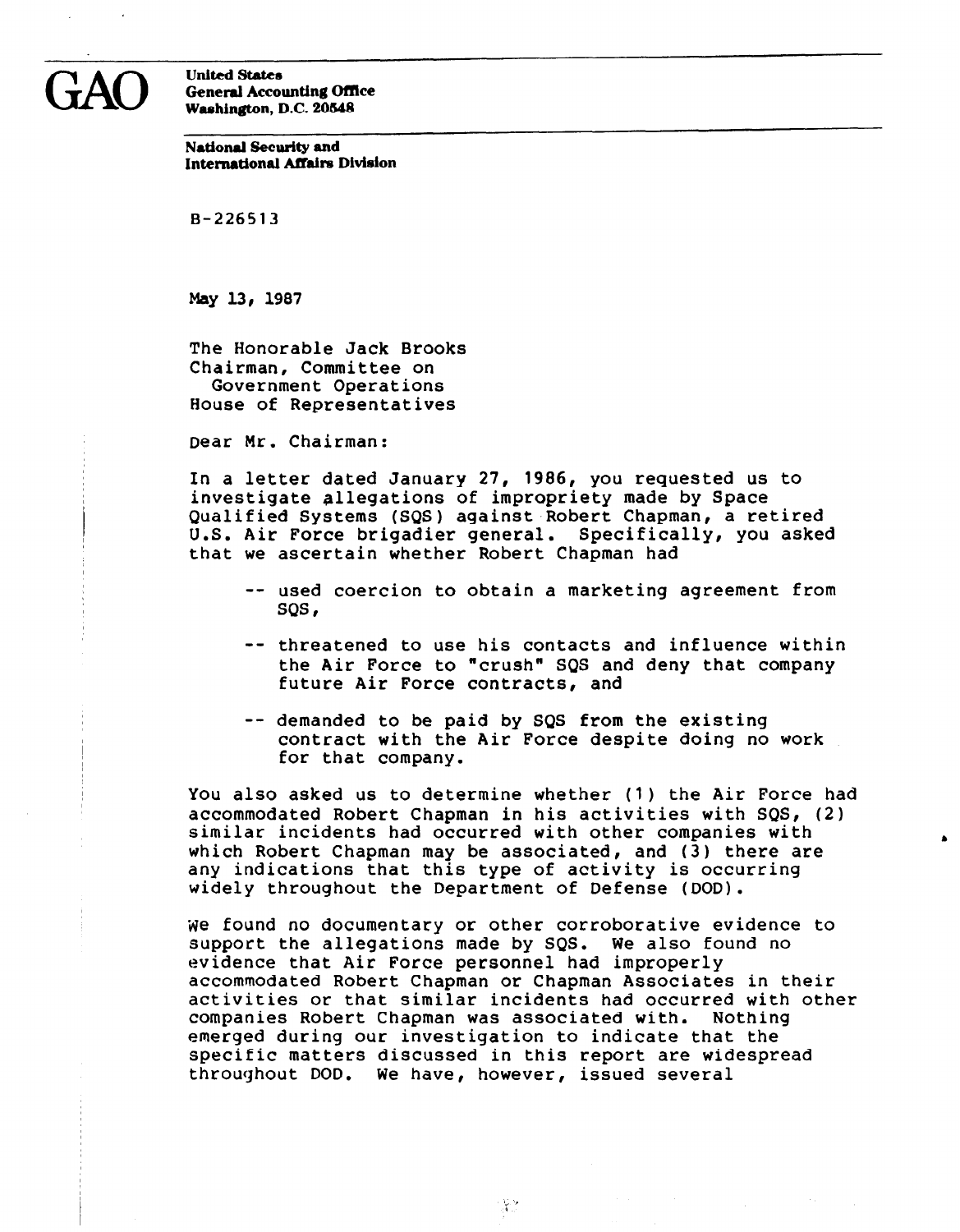reports recently that addressed issues related to post-DOD employment activities.1

# SCOPE OF INVESTIGATION

We performed our investigation between February and July 1986 and briefed your staff on the results of our work. We have prepared this report based on your recent request.

We interviewed individuals and contacted organizations that were likely to have information pertinent to the investigation. We did not interview Robert Chapman or Robert Liske, his associate, both of whom declined to be deposed voluntarily. We also reviewed records at SQS, Eglin Air Force Base, the Small Business Administration (SBA), the state of Florida, and other locations. Appendix I lists the organizations we contacted and/or visited. We discussed the results of our investigation that apply to Air Force matter with officials at Eglin Air Force Base. As requested, we did not obtain agency comments on this report.

During 1986, the Air Force Systems Command (AFSC) Inspector General and the Department of Defense (DOD) Inspector General also investigated some of the issues noted above. We considered their results in performing our work.

In March 1986, Robert Chapman filed a civil action against SQS for breach of contract, seeking payment for monies allegedly owed. SQS countersued, alleging that Robert Chapman used threats, coercion, and extortion in his contractual dealings with SQS. As of March 25, 1987, a trial date had not been set for the case, which is under the jurisdiction of the U.S. District Court, Northern District of Florida.

We have not obtained any substantive information concerning the litigation between Robert Chapman and SQS since completing our audit work.

1DOD Revolving Door: Post-DOD Employment May Raise Concerns, GAO/NSIAD-87-116, April 1987; DOD Revolving Door: Relationships Between Work at DOD and Post-DOD Employment, GAO/NSIAD-86-180BR, July 1986; and DOD Revolving Door: Many Former Personnel Not Reporting Defense-Related Employment, GAO/NSIAD-86-71, March 1986.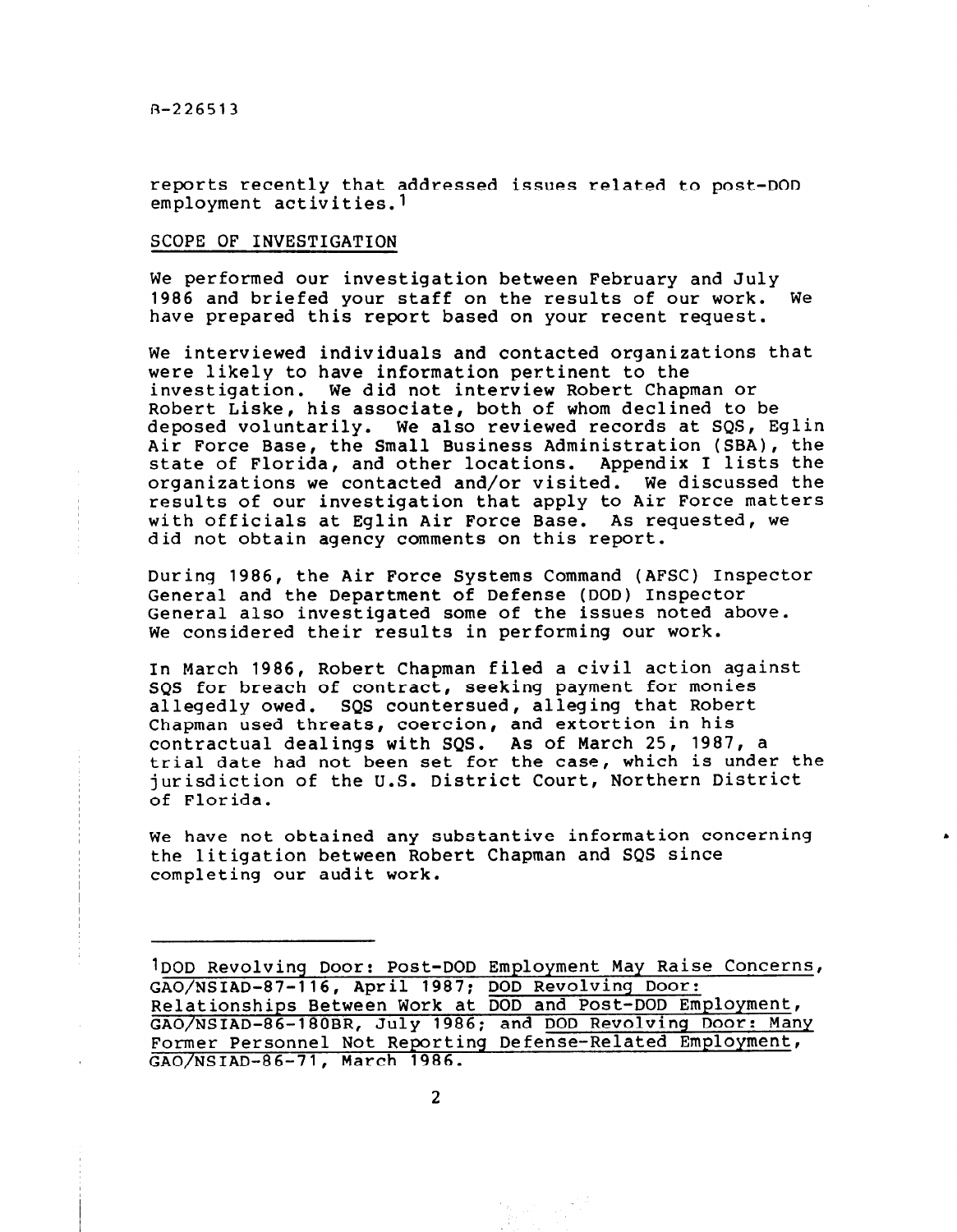# B-226513

#### RESULTS OF INVESTIGATION

#### Issue 1

Did Robert Chapman use coercion to obtain a marketing agreement from SQS?

#### Results

We found no documentary or corroborative evidence that Robert Chapman used coercion to obtain a marketing agreement from SQS.

#### Discussion

In July 1983, Robert Chapman, the sole proprietor of the Florida consulting firm Chapman Associates, entered into a written agreement with SQS, a Washington, D.C., firm that provides computer software engineering services. According to the agreement, Chapman Associates was to "provide technical representation" for SQS in its dealings at Egli Air Force Base, Florida, $^2$  or at other locations. In retur Chapman Associates would be paid a monthly retainer of \$2,200 plus travel and other business expenses.

SQS did not provide any documentary or other corroborative evidence supporting this allegation. Our interviews with personnel and examination of records at SQS, Eglin Air Force Base, and SBA did not corroborate the allegation. Also, the AFSC Inspector General's work on this issue did not substantiate the allegation.

#### Issue 2

Did Robert Chapman threaten to use his contacts and influence within the Air Force to "crush" SQS and deny that company future Air Force contracts?

#### Results

We found no documentary or other corroborative evidence that Robert Chapman threatened to use his contacts and influence

2Prior to retiring from the Air Force in September 1982, Robert Chapman was Vice Commander, Armament Division, Eglin Air Force Base.

 $\sim 10$ 

 $\mathcal{L}_{\mathcal{A}}$ 

3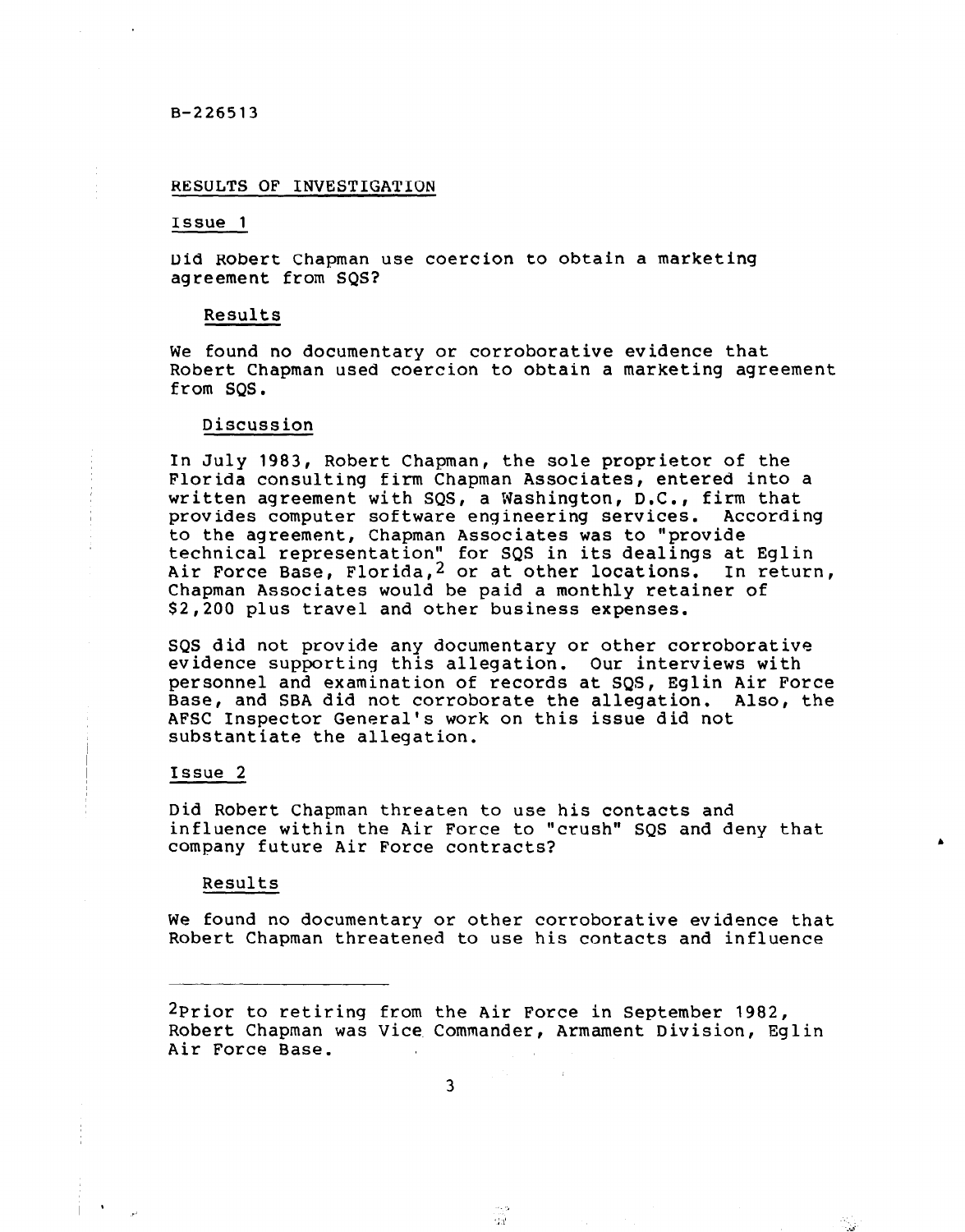within the Air Force to "crush" SQS or deny that company future contracts.

# Discussion

In August 1983, SQS was certified by SBA as a small business firm eligible for set-aside contracts for a period of 4 years. In September 1983, the Range Systems Office at Eglin Air Force Base concluded that SQS was technically qualified to perform software engineering work for that Office.

In May 1984, SQS signed a l-year contract with SBA3 for \$360,000 to provide computer software engineering services for the Range Systems Office. This contract also containe a l-year option for \$395,000, which was exercised in May 1985. In May 1986, the Range Systems Office, through SBA, awarded SQS a 16-month follow-on contract for \$515,400 with an additional l-year option valued at \$200,000.

Eglin Air Force Base personnel believe, and Air Force records confirm, that SQS performed and is performing well on the above-mentioned contracts. Our investiqation of small business contracts awarded to SQS in the Washington, D.C., area by the Federal Aviation Administration and the Department of Energy since 1983 showed no evidence of constrictive influence by Robert Chapman or his associates.

Our review of files at SQS and at Eglin Air Force Base and discussions with third parties (see app. I) did not disclose any instances of Robert Chapman attempting to use influence within the Air Force to "crush" SQS or deny the company future contracts. Also, the AFSC Inspector General's work on this issue did not substantiate the allegation.

#### Issue 3

Did Robert Chapman demand to be paid by SQS from an existing contract with the Air Force despite doing no work for that company?

#### Results

About 2 l/2 years after the July 1983 agreement, Robert Chapman accused SQS of being substantially in arrears in

3Under the set-aside program, SBA acts as the contracting agent for the government agency.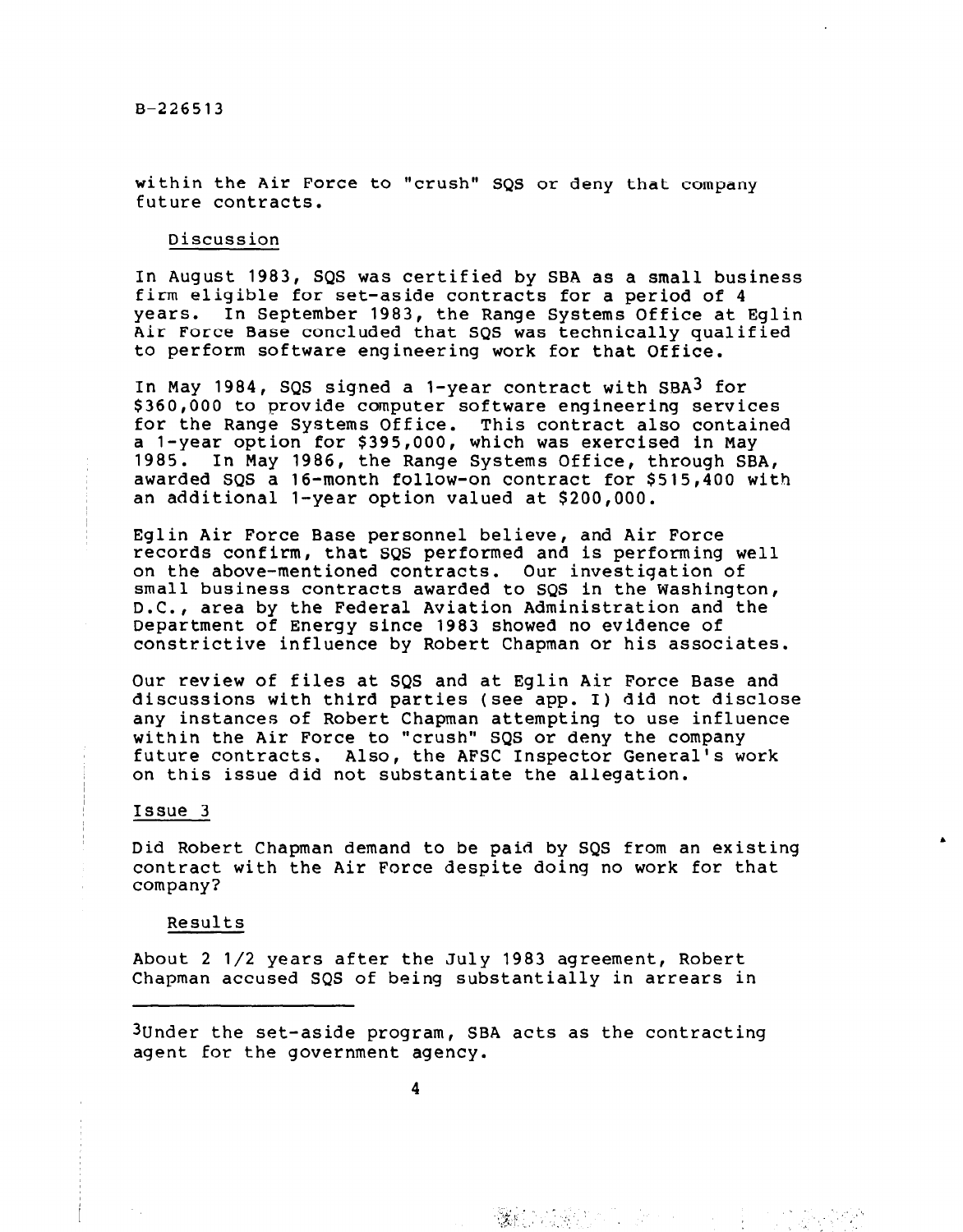#### B-226513

paying him the \$2,200 monthly retainer, referring to a purported verbal agreement between the two parties that linked payments to him to SQS receipts from its Air Force contract. We found no documentation on the level of effort Robert Chapman or Chapman Associates expended under its agreement with SQS.

# Discussion

Under the terms of the July 1983 written agreement, Chapman Associates agreed to provide technical representation for SQS at Eglin Air Force Base and at other locations (the agreement did not define "technical representation"). In return, Chapman Associates was to be paid \$2,200 per month plus travel and other business expenses, based on 2 days of effort each month by Robert Chapman at \$500 per day and 4 days each month by an associate at \$300 per day.

SQS was obligated to Chapman Associates for approximately \$64,000 covering the period July 1983 to December 1985, when the agreement was apparently mutually terminated. SQS paid Chapman Associates about \$16,000 through December 1985. Robert Chapman's lawsuit, filed in March 1986, seeks \$45,734 plus interest and legal fees from SQS. In one of his letters to SQS, Robert Chapman implied that he was aware that SQS could afford to pay because of payments SQS received from its Eglin Air Force Base contract. SQS officials told us that fees paid to Chapman Associates came from SQS' overall corporate income and were not specifically linked to its Air Force contract. Apparently, the dispute does not involve the source of the funds to pay Chapman Associates but rather the level of effort Chapman Associates performed to earn the fee. However, we did not find documentation on the level of effort expended by Chapman Associates or Robert Chapman on behalf of SQS.

#### Issue 4

Did the Air Force accommodate Robert Chapman in his activities with SQS?

#### Results

We found no evidence that the Air Force improperly accommodated Robert Chapman or Chapman Associates in its activities with SQS.

والمستحدث والمتعاون

Margaret and Constitution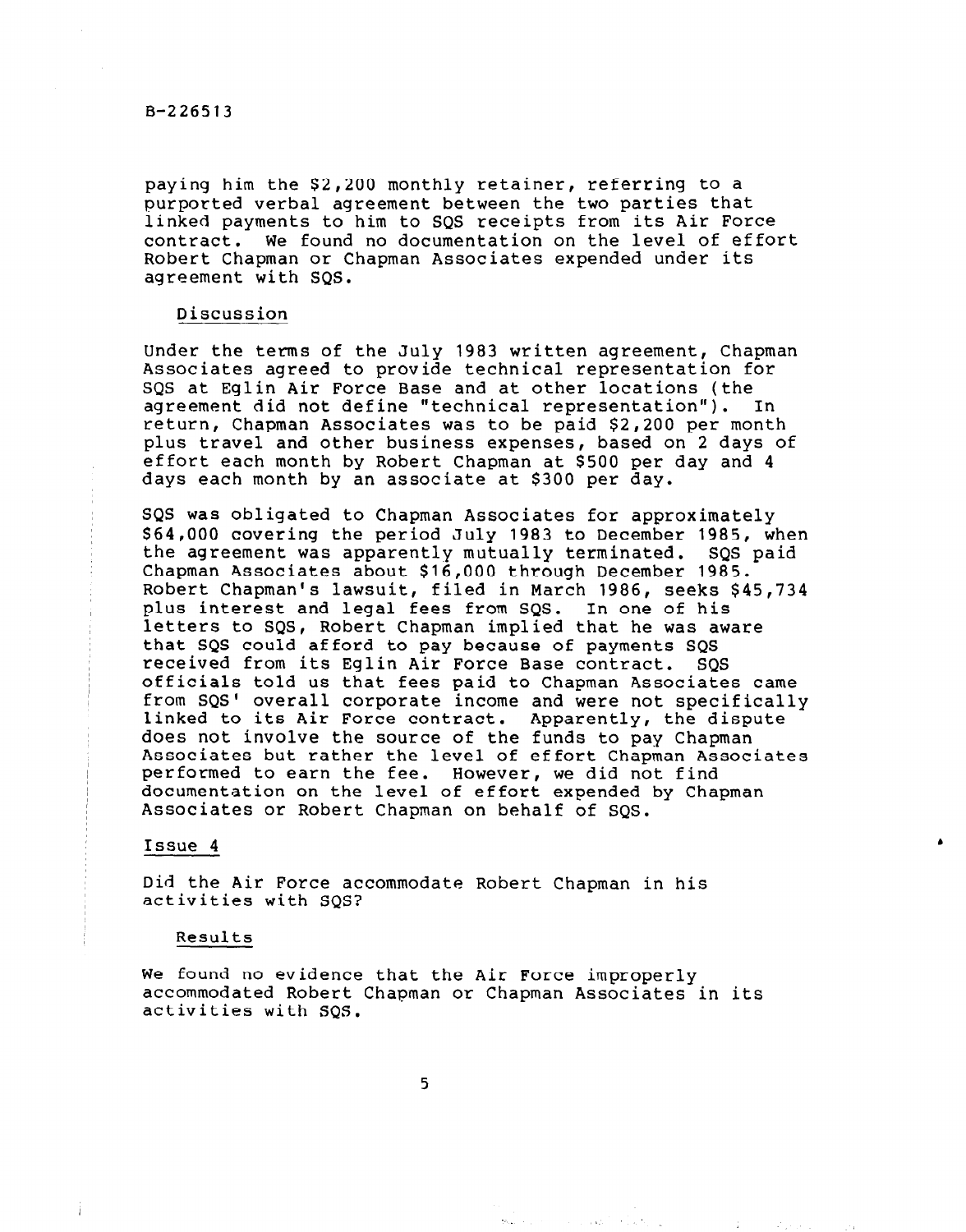#### Discussion

Our review of files, records, and discussions with Eglin Air Force Base personnel did not indicate any improper Air Force accommodation of Robert Chapman or Chapman Associates in its dealings with SQS. SQS was awarded a follow-on contract in May 1986 to do further work for Eglin's Range Systems Office, after the dispute arose between SQS and Chapman Associates. The AFSC Inspector General's work on this issue did not substantiate the allegation.

#### Issue 5

Did incidents similar to the above occur with other companies with which Robert Chapman may be associated?

#### Results

We found no evidence that the issues discussed in this report were issues in Robert Chapman's association with other companies.

# Discussion

Our discussions with representatives of three firms that have or had contracts with both Eglin Air Force Base and Chapman Associates did not disclose any instances where any of the matters described under issues 1 through 4 above were involved in Robert Chapman's associations with them.

As arranged with your office, unless you publicly announce its contents earlier, we plan no further distribution of this report until 30 days after its date. At that time, copies will be made available to interested parties upon request.

Sincerely yours,

 $O$ 

Frank C. Conahan Assistant Comptroller General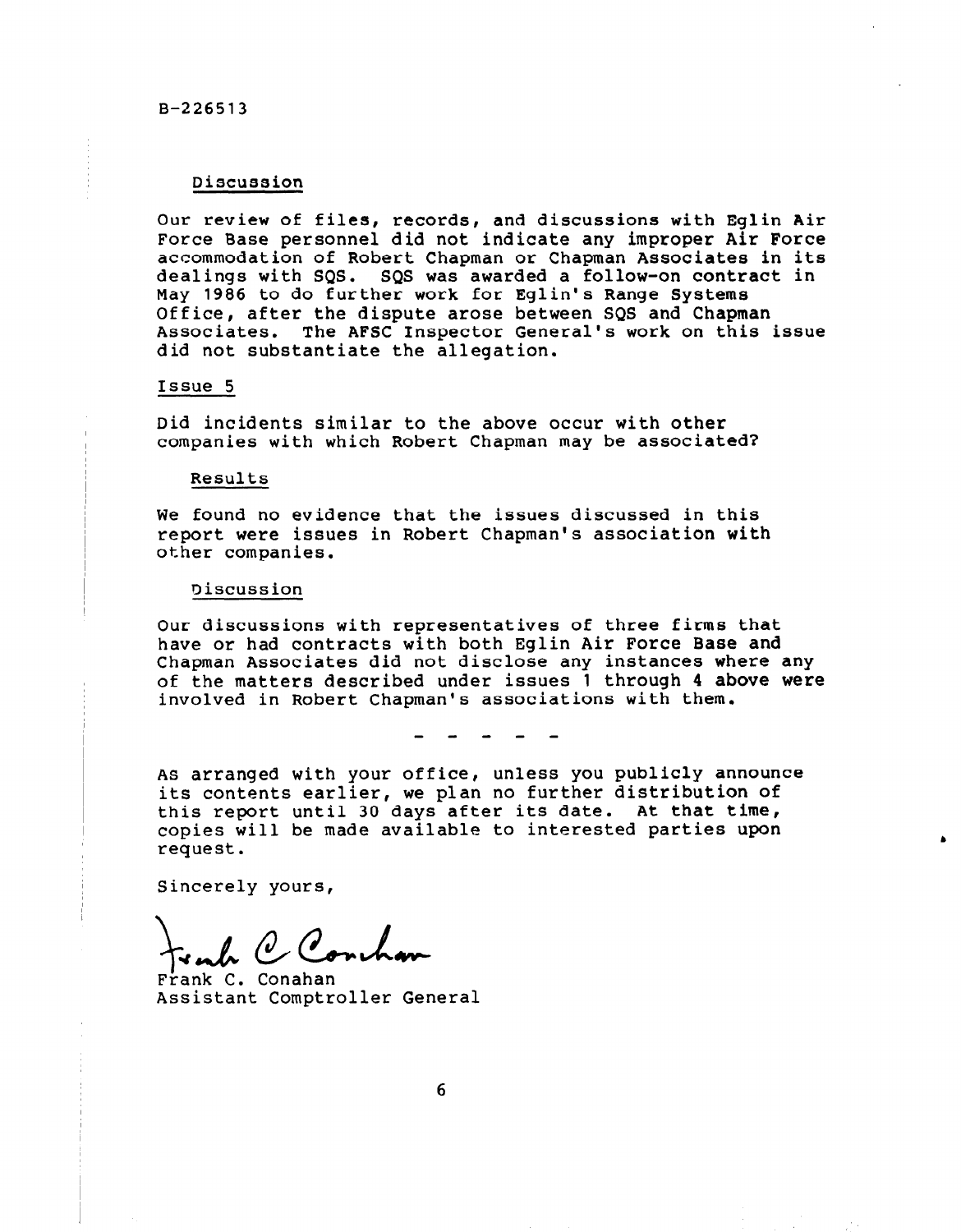#### APPENDIX I

#### APPENDIX I

#### ORGANIZATIONS CONTACTED

# AIR FORCE

Eglin Air Force Base, FL. Staff Judge Advocate Office of the Vice Commander Deputate for Range Systems Deputate for Development Plans Directorate of Personnel Small and Disadvantaged Business Utilization Office Deputate for Contracting and Manufacturing TEAS Project Office Technical Library Directorate of Civil Engineering Headquarters, Air Force Systems Command Inspector General, Andrews AFB, MD. Headquarters, Air Force Accounting and Finance Center, Lowery AFB, CO. Headquarters, Air Force Manpower and Personnel Center, San Antonio, TX. Staff Judge Advocate, Andrews AFB, MD. OTHER FEDERAL GOVERNMENT Department of Defense Inspector General, Washington, D.C. U.S. Army Night Vision Laboratory, Adelphi, MD. Federal Aviation Administration, Washington, D.C. National Personnel Records Center, General Services Administration, St. Louis, MO. Defense Contract Audit Agency, Landover, MD. Defense Contract Administration Services Region, Philadelphia, PA. Department of Energy, Washington, D.C. Office of Secretary of Defense for Manpower, Installations, and Logistics, Washington, D.C. U.S. District Court, Northern District of Florida, Pensacola, FL. Small Business Administration Washington, D.C.

Eglin AFB, FL.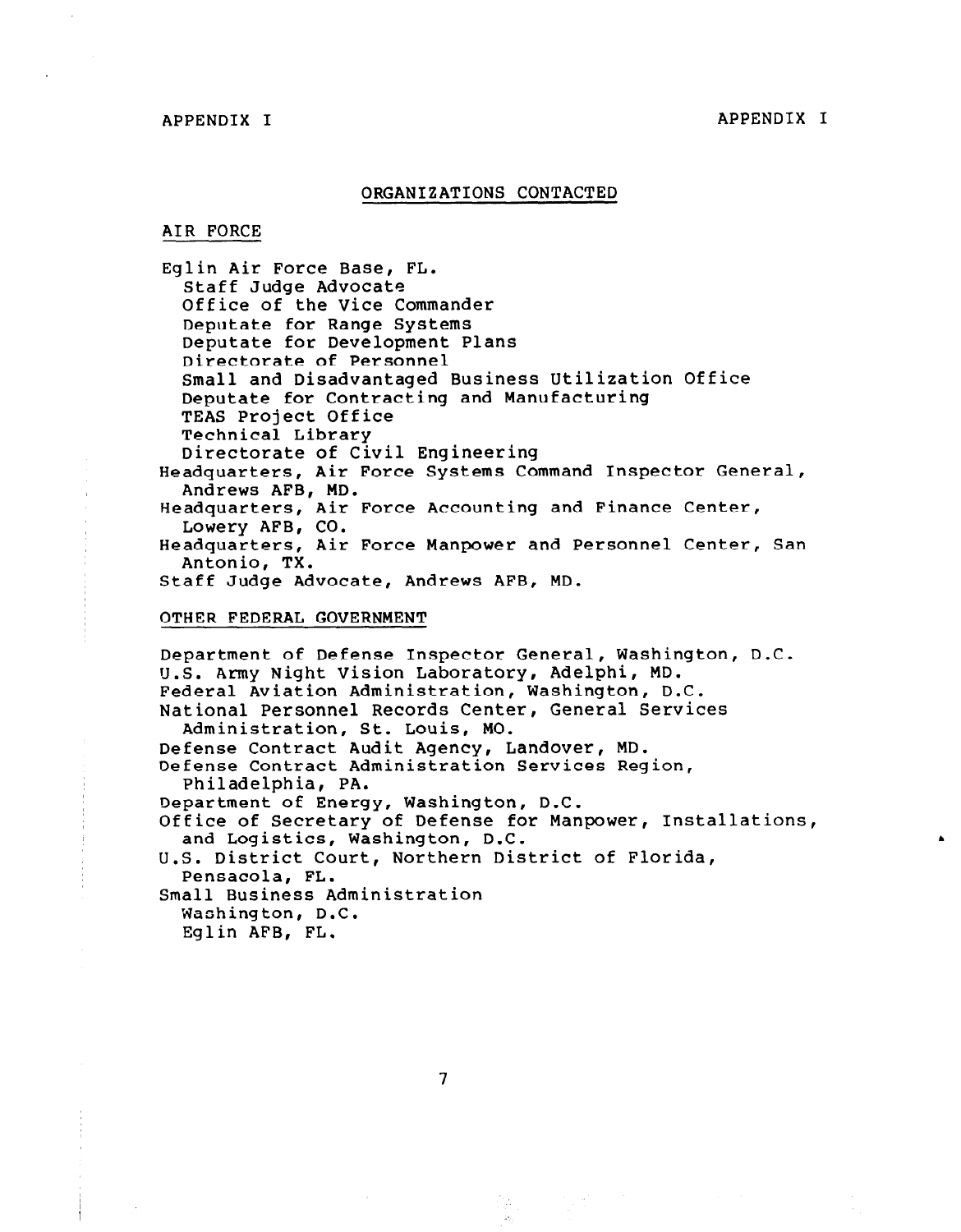**トーバ 飛びき** 

# NONFEDERAL GOVERNMENT

Chamber of Commerce, Fort Walton Beach, FL. Tax Collector's Office, Okaloosa County, FL. Secretary of State's Office, Tallahassee, FL. SOS, Washington, D.C., and Ft. Walton Beach, FL. Sage Systems, Rockville, MD. Teledyne Brown, Huntsville, AL. Kaman Sciences Corporation, Colorado Springs, CO. Kollsman Instruments, Merrimac, NH. TOPS'L Racquet Club, Destin, FL.

(392328)

 $\label{eq:1} \mathcal{F}^{(1)}(x) = \sum_{\alpha \in \mathcal{A}} \mathcal{F}^{(1)}(x) \mathcal{F}^{(1)}(x)$ 

 $\sim 10^{-10}$ 

人名德埃尔 计数字数据 化硫酸盐 医骨髓囊突 人名阿尔科 经出口的公司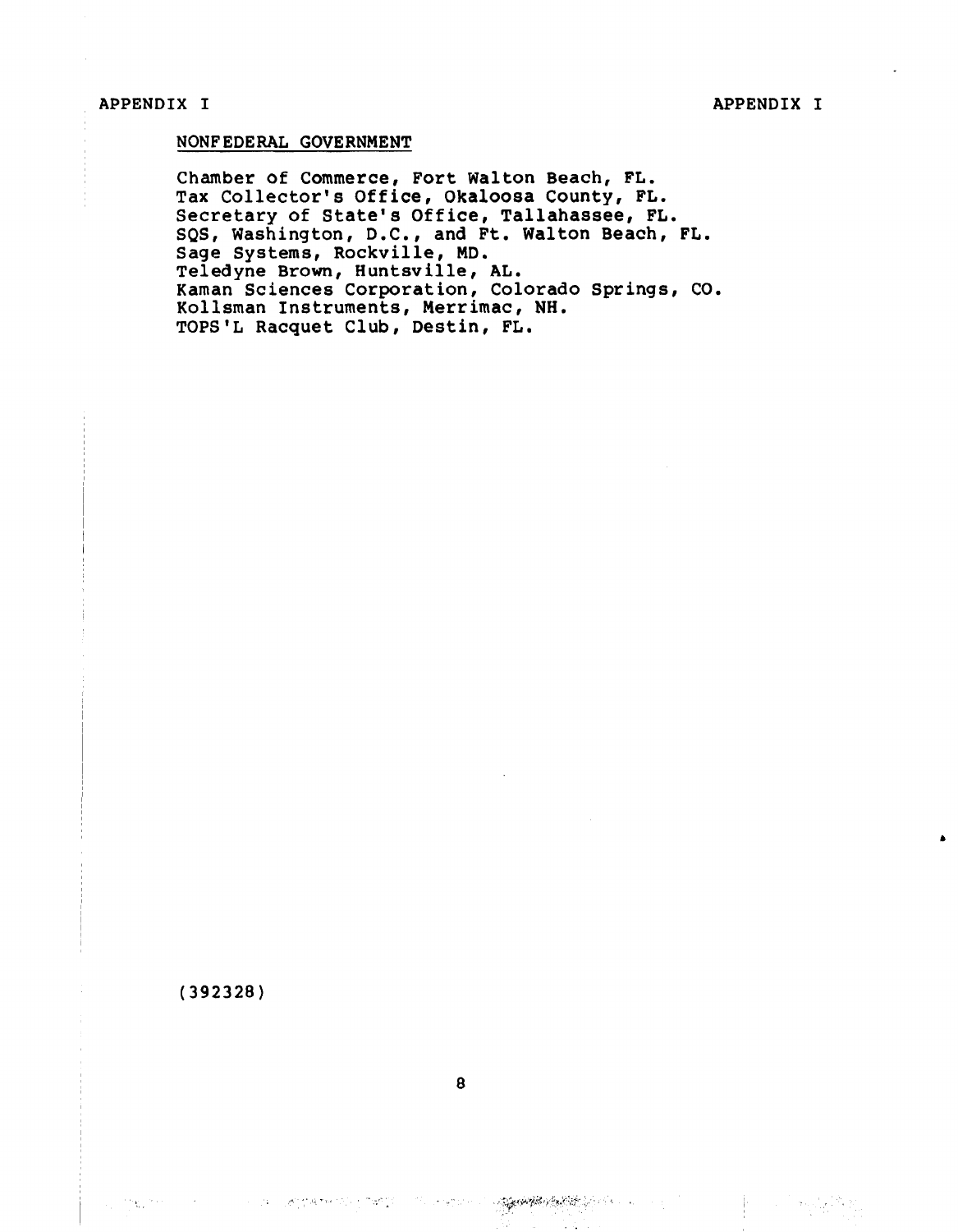Requests for copies of GAO reports should be sent to:

U.S. General Accounting Office Post Office Box 6015 Gaithersburg, Maryland 20877

Telephone 202-276-6241

.

 $\mathcal{A}$ 

The first five copies of each report are free. Additional copies are \$2.00 each.

There is a 25% discount on orders for 100 or more copies mailed to a single address.

Orders must be prepaid by cash or by check or money order made out to the Superintendent of Documents.